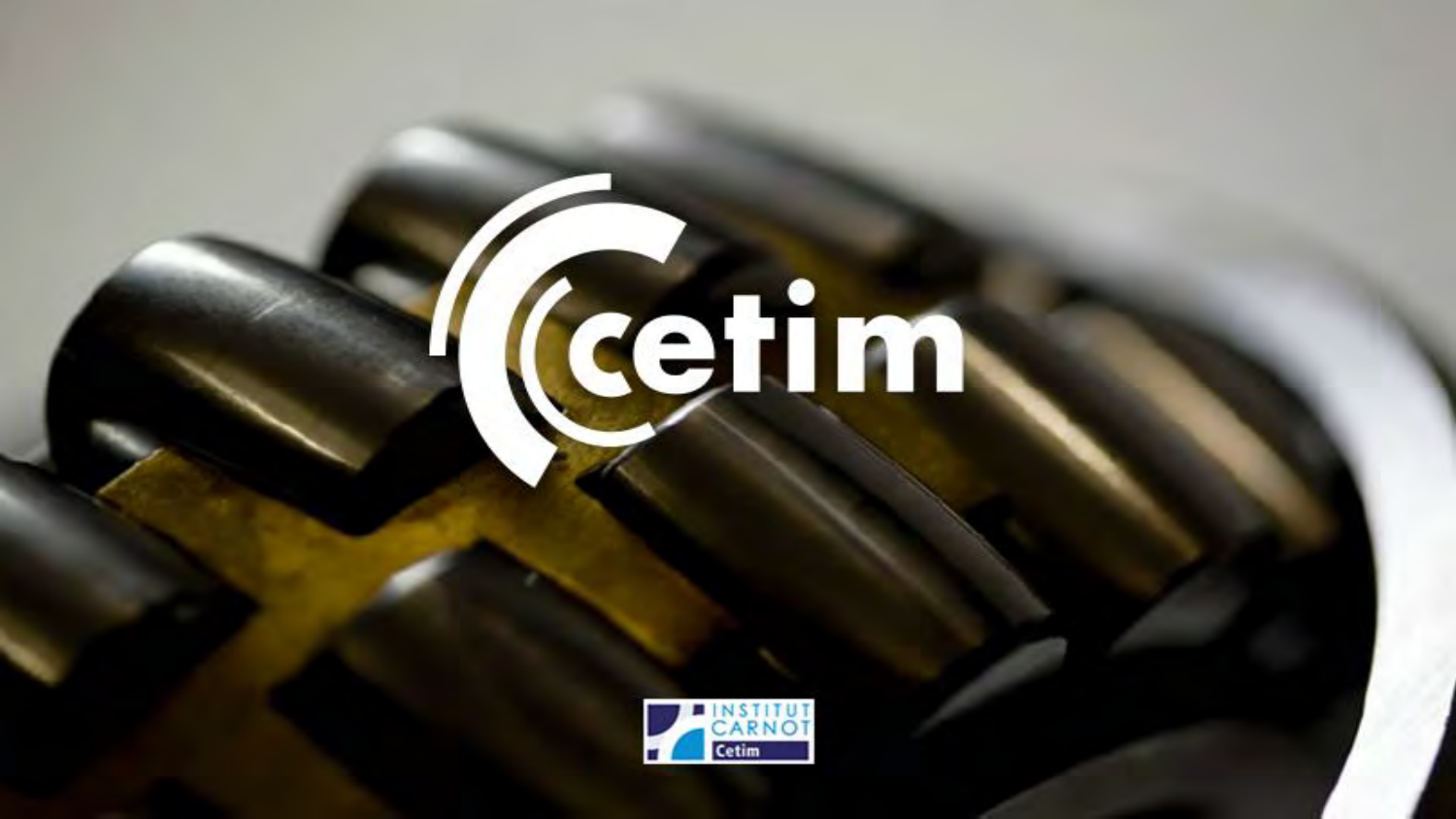

## **Biolubricants for mobile equipment**

#### CETIM – Power transmission Department **J.DROMBY / L. VANDEN ECKHOUDT / M. LESTERLOU**

[Presented by Fabien Lefebvre](mailto:fabien.lefebvre@cetim.fr) 

[Contact: jerome.dromby@cetim.fr](mailto:fabien.lefebvre@cetim.fr)

 $\overline{2}$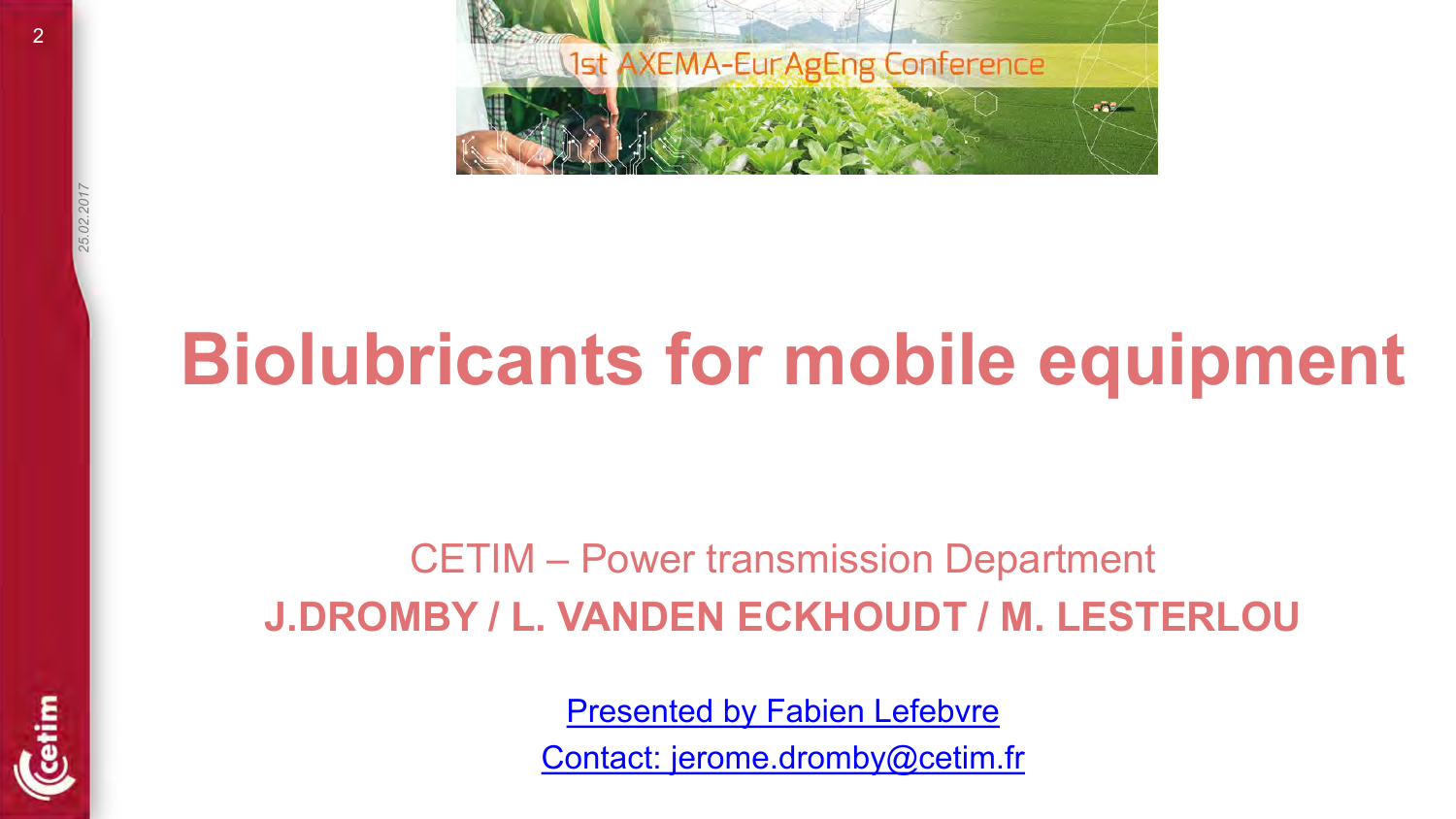#### **Summary**



**Context and objectives of the work** 

**Presentation of the biofluid test bench** 

**Mission profile implemented for testing** 

**Evolution of the performances of the test components** 

**Comparative results of the oils tested** 

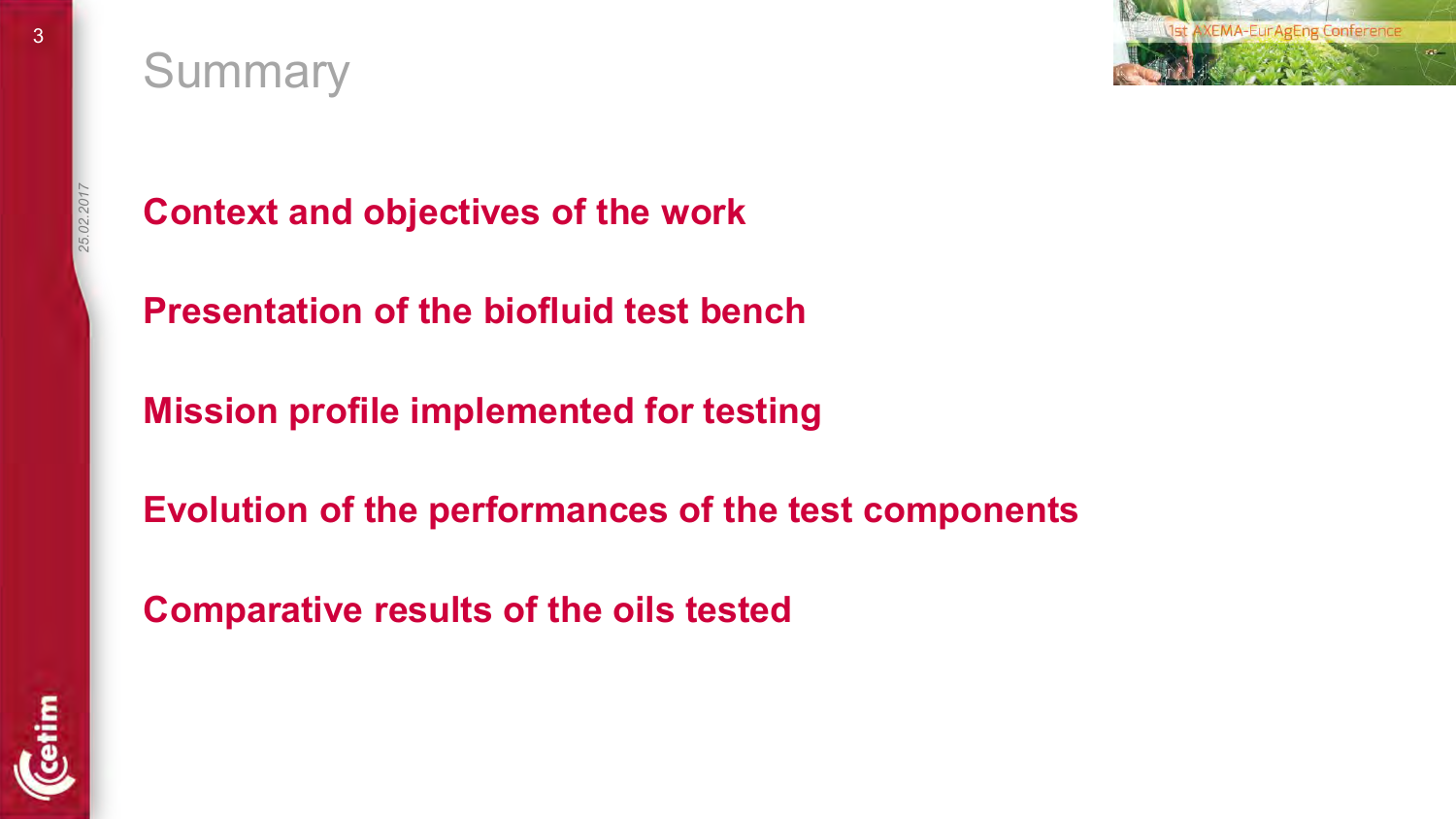#### Context and objectives



- Only bio lubricants in this study
	- Based on saturated esters with Ecolabel (high quality & price)
	- Based on unsaturated esters with Ecolabel (low quality & price)
- ▶ Only in mobile hydraulic transmissions

#### **Design a Specific Bench to compare the bio lubricants with mineral oils**

- Impact on performance
- Impact on behavior over time
- ▶ Impact on Hydraulic Transmission Components

#### **Tests on Bench for 3 lubricants : 1 mineral oil and 2 bio lubricants**



**AXEMA-FurAgEng** 

*25.02.2017*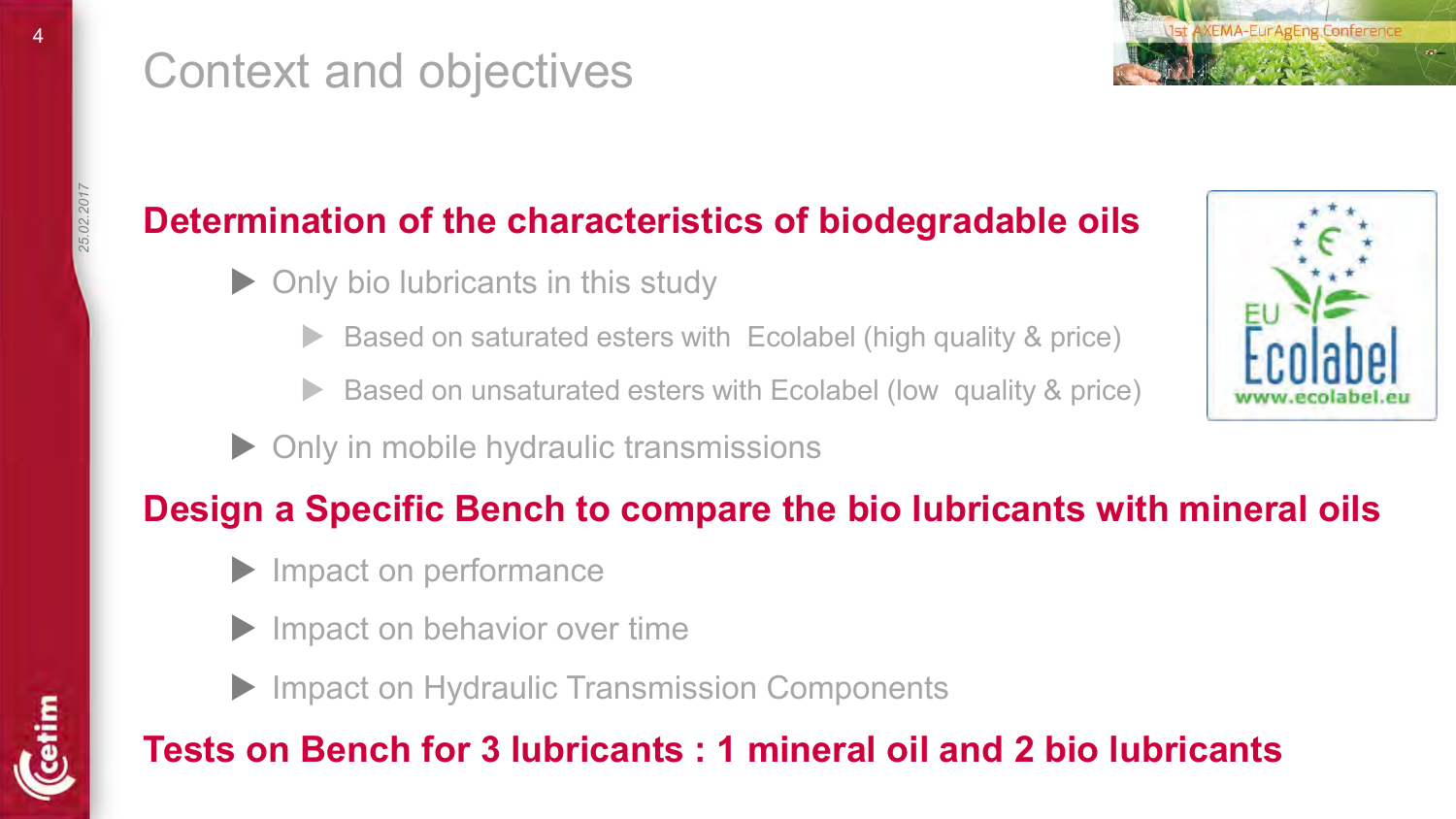



#### **Main characteristics of the bench to be fulfilled:**

- ▶ Level and evolution of component performance over time (pump/motor efficiency)
- ▶ Nature of any degradation observed on the components (ex. Pitting, joint)
- ▶ Level and evolution of the characteristics of the oil over time (viscosity, acid value)

#### **Specifications of the given mineral oil:**

- Applications:
	- ▶ Hydraulic systems subjected to high pressures and extreme temperature variations (-30 ° C / + 100 ° C)
- Specifications: NF E 48-603 HV / ISO 6743/4 HV
- Main characteristics :
	- Density: 874 at 15 ° C
	- Viscosity: 46.0mm² / s at 40 ° C 8.4mm²/ s at 100 ° C
	- Cleveland flash Point:: 215 ° C
	- Flow point temperature : -39 ° C **Pump Motor Pump Motor Pump Motor**

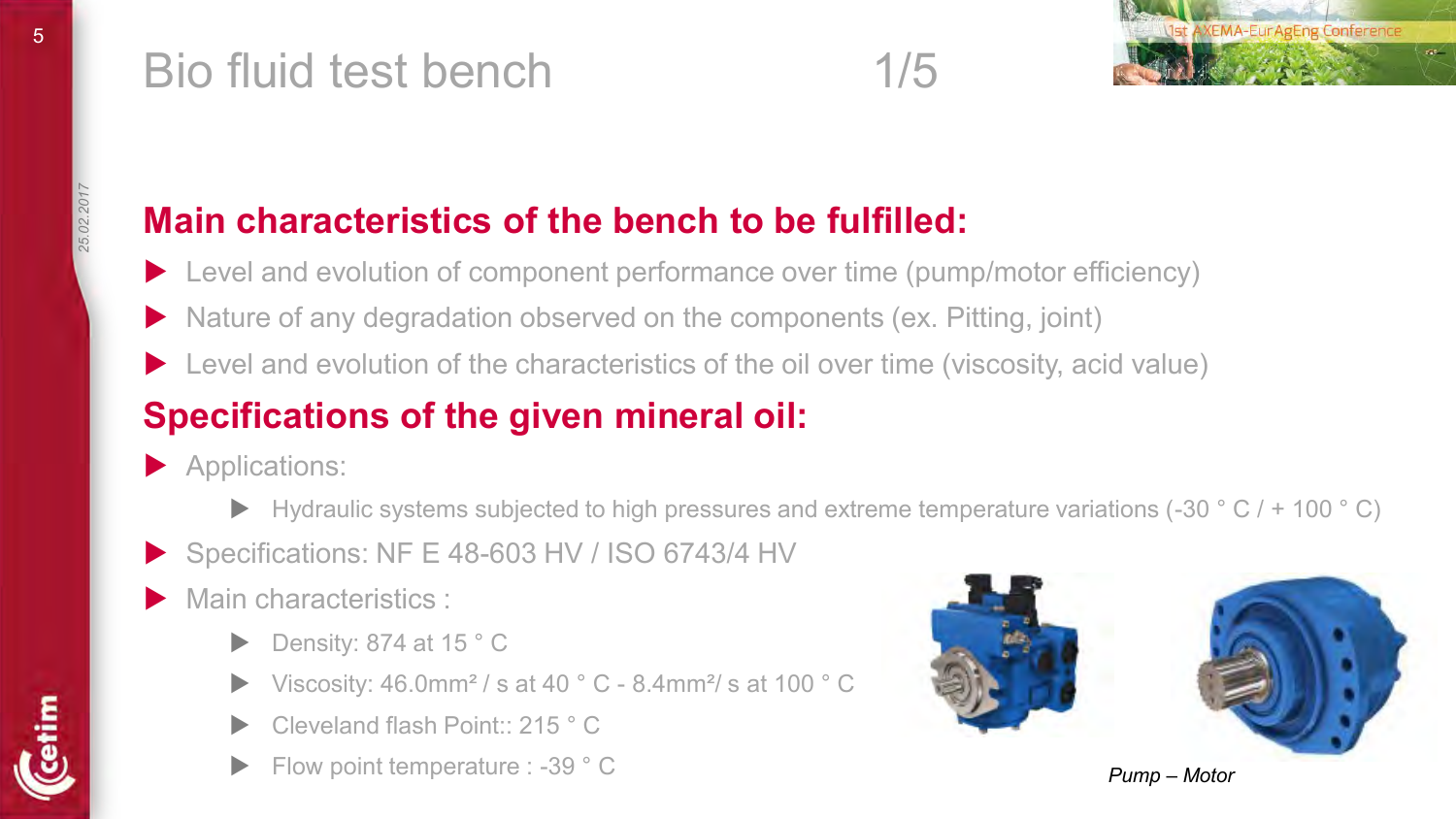#### Bio fluid test bench 2/5



*25.02.2017* 

#### **Schematic drawing of the bench Hydraulic engine Hydraulic System**  with Oil tank 90 kW

Torque Measurement and Input / Output speed Measurement

> **Electric engine**

**Gear box Power transmission** 

110 kW with variable speed

Possible operations once through or closed-loop system

**Measurement system**  Pressure / flow rate / Temperature Torque Measurement and Input / Output speed Measurement

#### **Electric engine**  110 kW with

**Pump** 

variable speed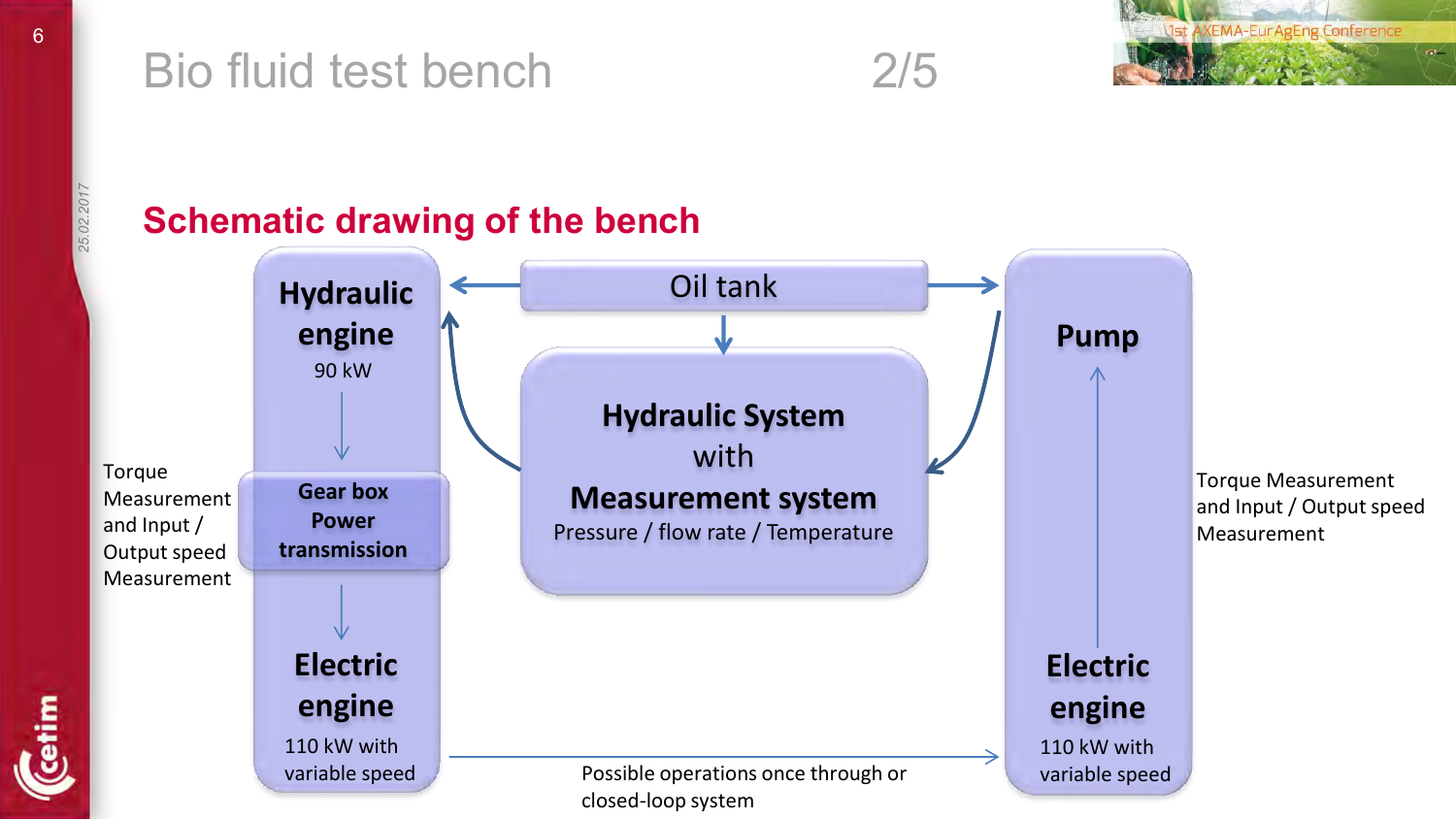

2 measurement systems: P / Q / T of 200 L / min

**Jst AXEMA-EurAgEng Conference** 

2 measurement systems: P / Q / T of 40 L / min

Climatic chamber

160 Liters biodegradable oil tank

Cooling capacity of 27 kW

etim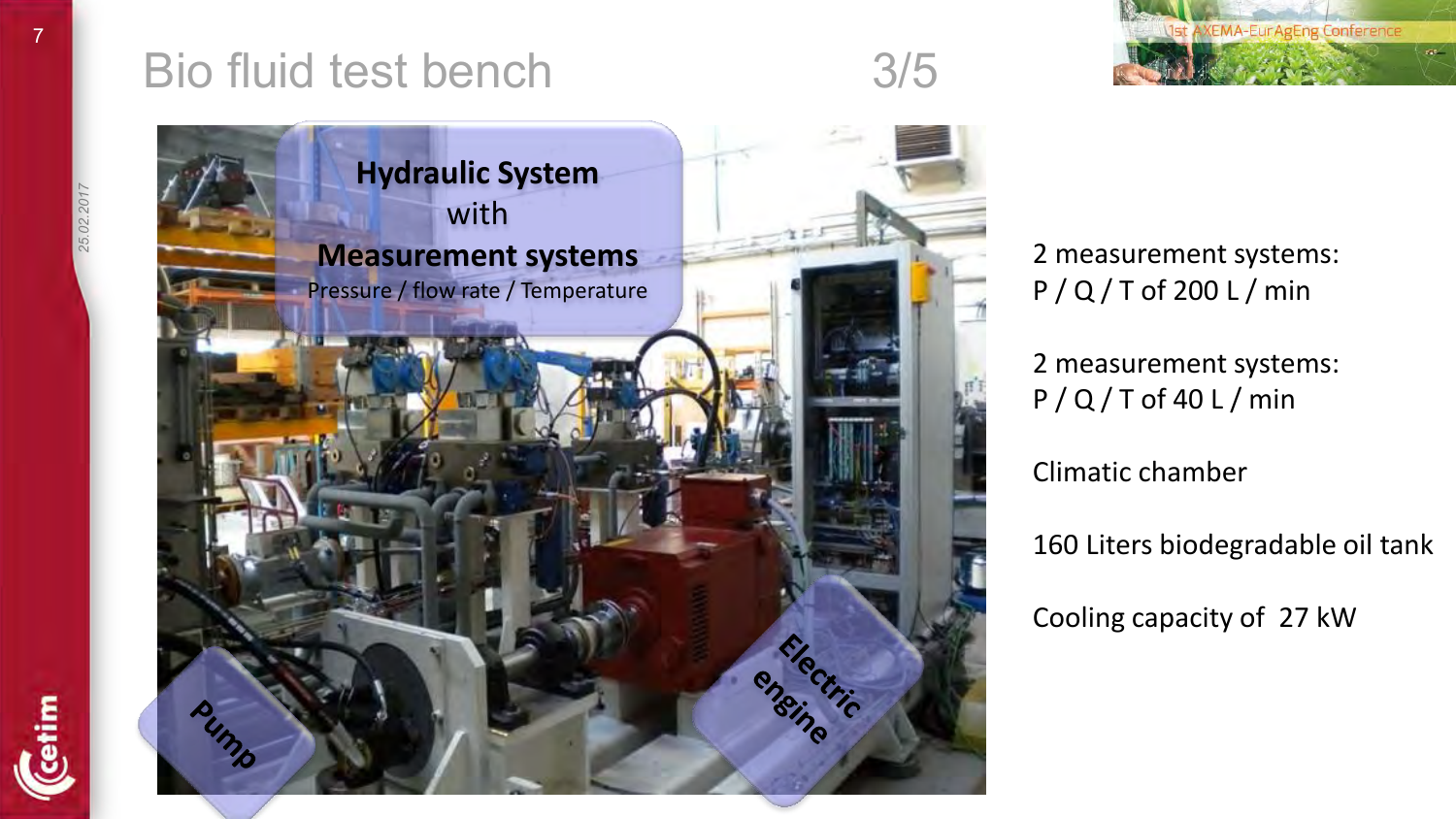#### Bio fluid test bench 2/5



*25.02.2017* 

#### **Schematic drawing of the bench Hydraulic engine Hydraulic System**  with **Measurement system**  Pressure / flow rate / Temperature **Gear box Power transmission**  Oil tank Torque Measurement and Input / Output speed Measurement 90 kW

Torque Measurement and Input / Output speed Measurement

etim

**Electric engine Pump Electric engine**  Possible operations once through or closed-loop system 110 kW with variable speed 110 kW with variable speed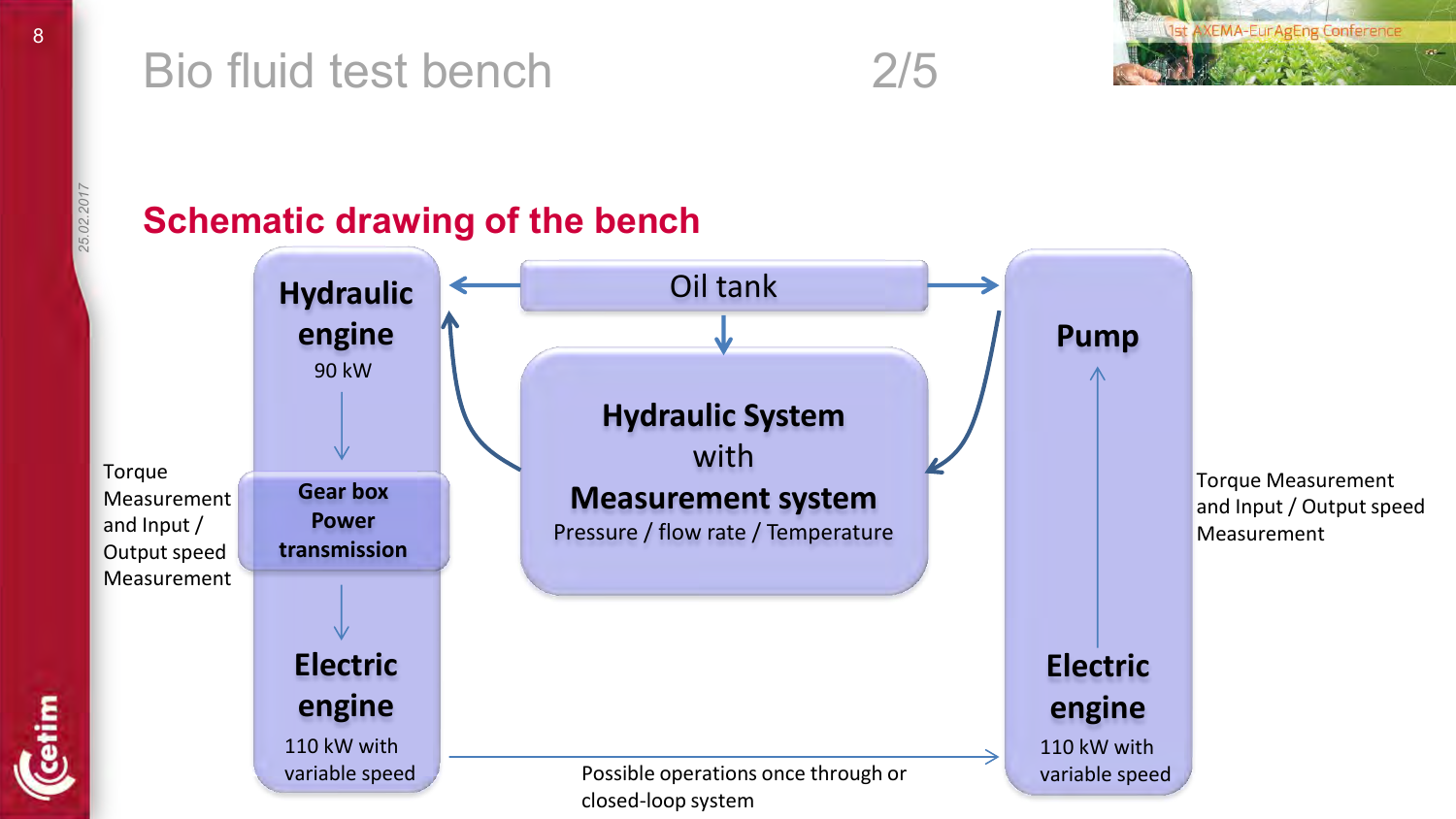

#### Bio fluid test bench 4/5



**Hydraulic engine Gear box Electric engine Power transmission** 110 kW with variable speed Torque Measurement and Input / Output speed Measurement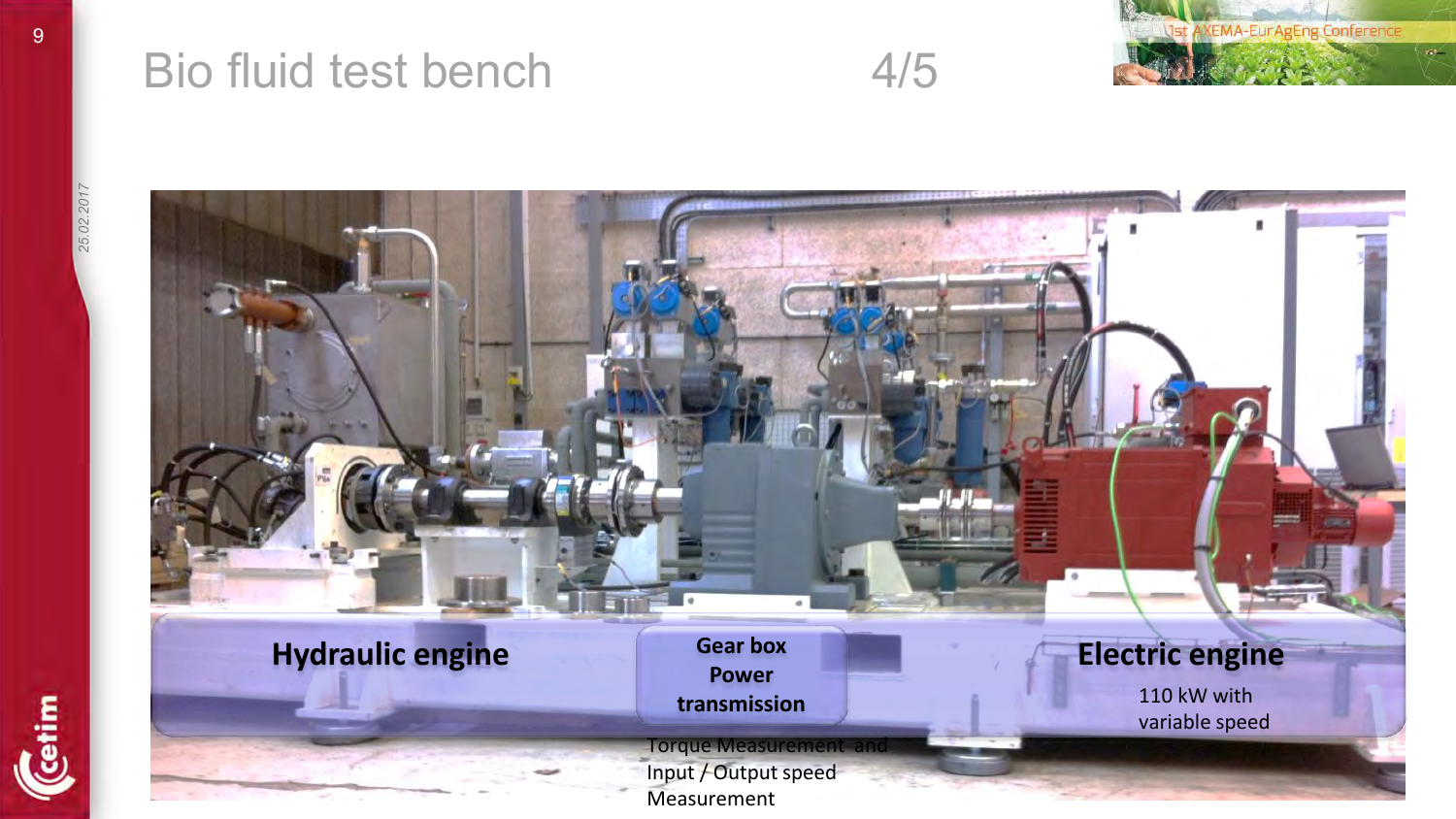### Bio fluid test bench 5/5



*25.02.2017* 

etim

#### **Software interface:**



#### display of values

- manual control of motors and actuators, programing of steps, sequences and cycles, - configuration of alarms and shutdown upon fault, etc.)

- Supply of the process values in a .csv file, in 2 recording frequencies (1 Hz and 100 Hz).

- Computer communication with

programmable logic controller via a TCP link and via PROFIBUS DP link to provide a fast history (100 Hz) of the process values during the testing characterisation cycles of the bench.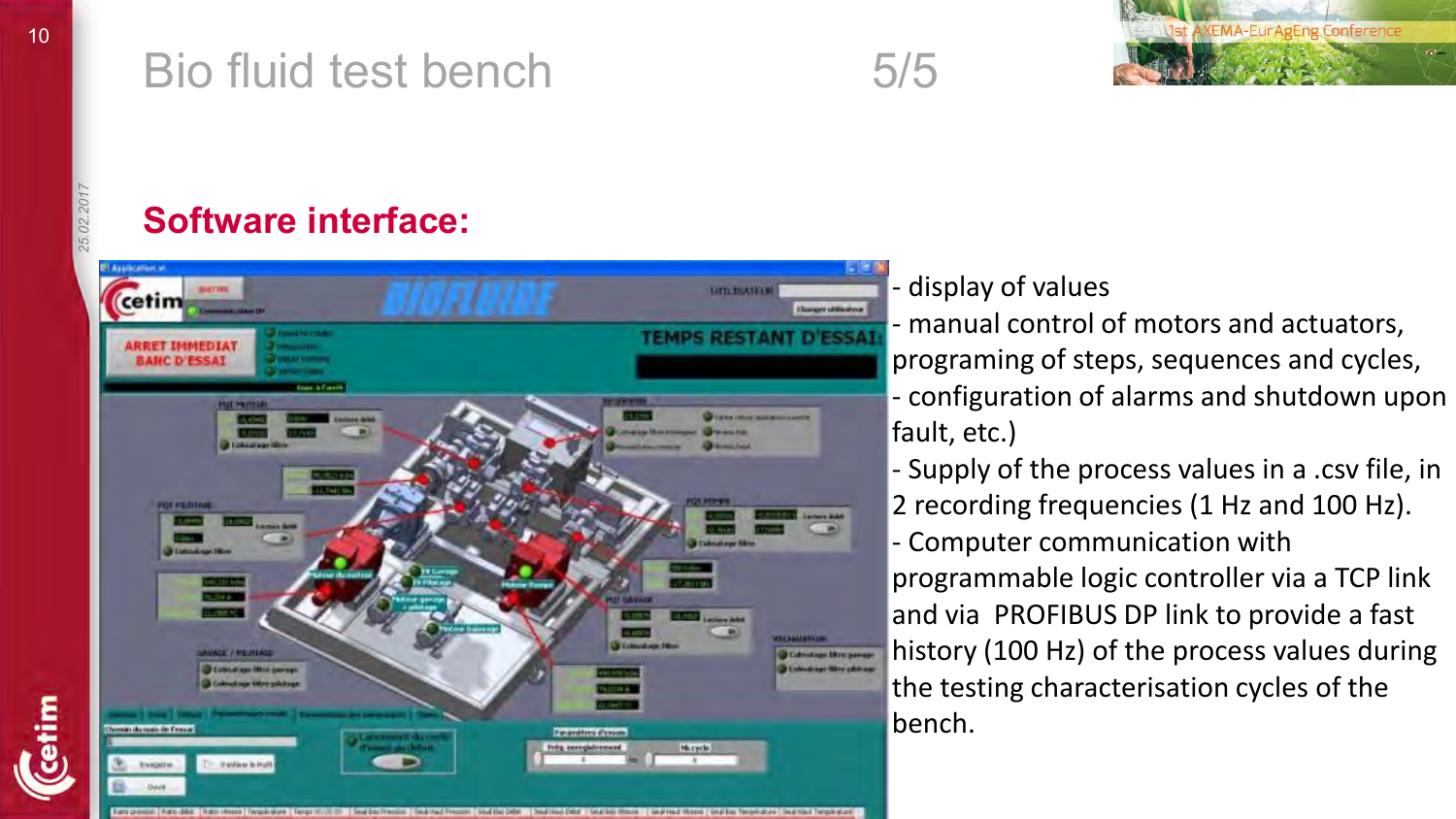#### Mission Profile 2012 1/2





*25.02.2017* 

#### **Defined by the industrial manufacturers**

#### **Similar to endurance tests performed on a hydraulic excavator and considered to be extremely severe:**

- **Maximum pressure: 300 bar,**
- $\triangleright$  maximum flow rate : 50 dm3/min
- input speed of the pump : 1,500 rpm
- Maximum power: 25kW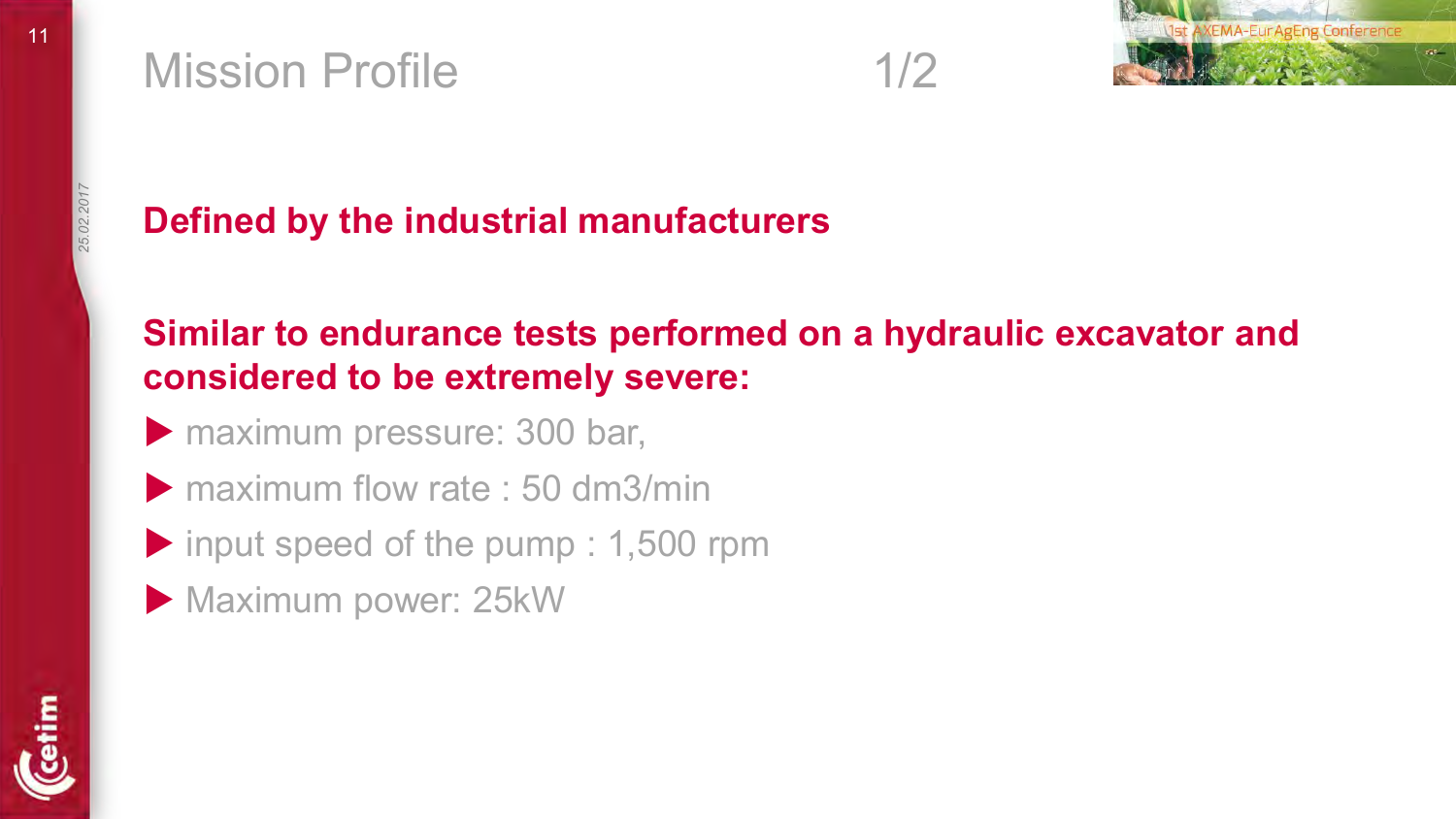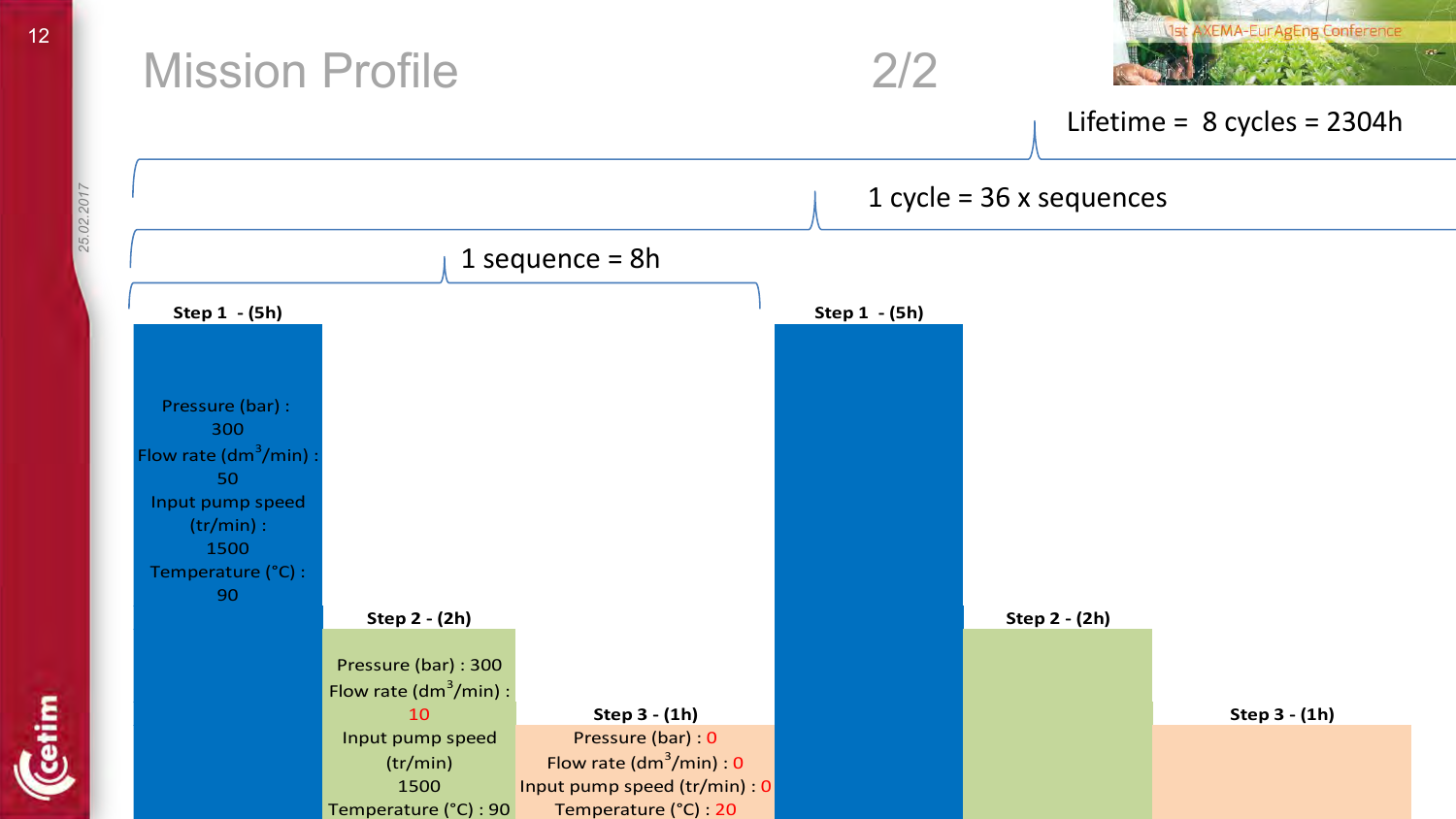### **Performance of the tested components**



#### **Pump & Motor efficiency for step 1 (300bar, 50dm<sup>3</sup> /min, 1500trmn, 90°C)**



*25.02.2017* 

etim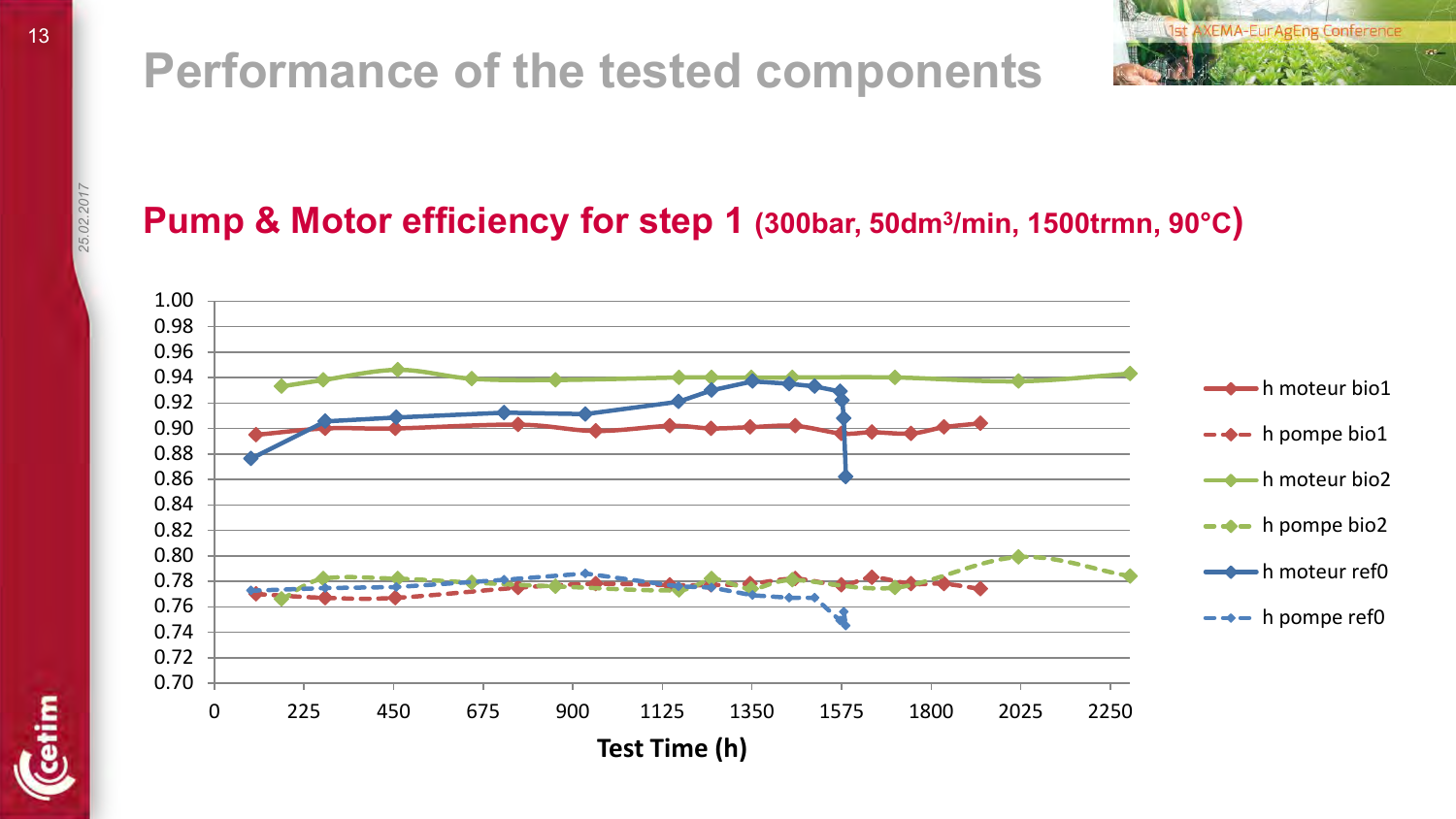

#### Oxydation resistance

cetim

14

#### **Evolution of Total acid number (TAN) value and filterability index**

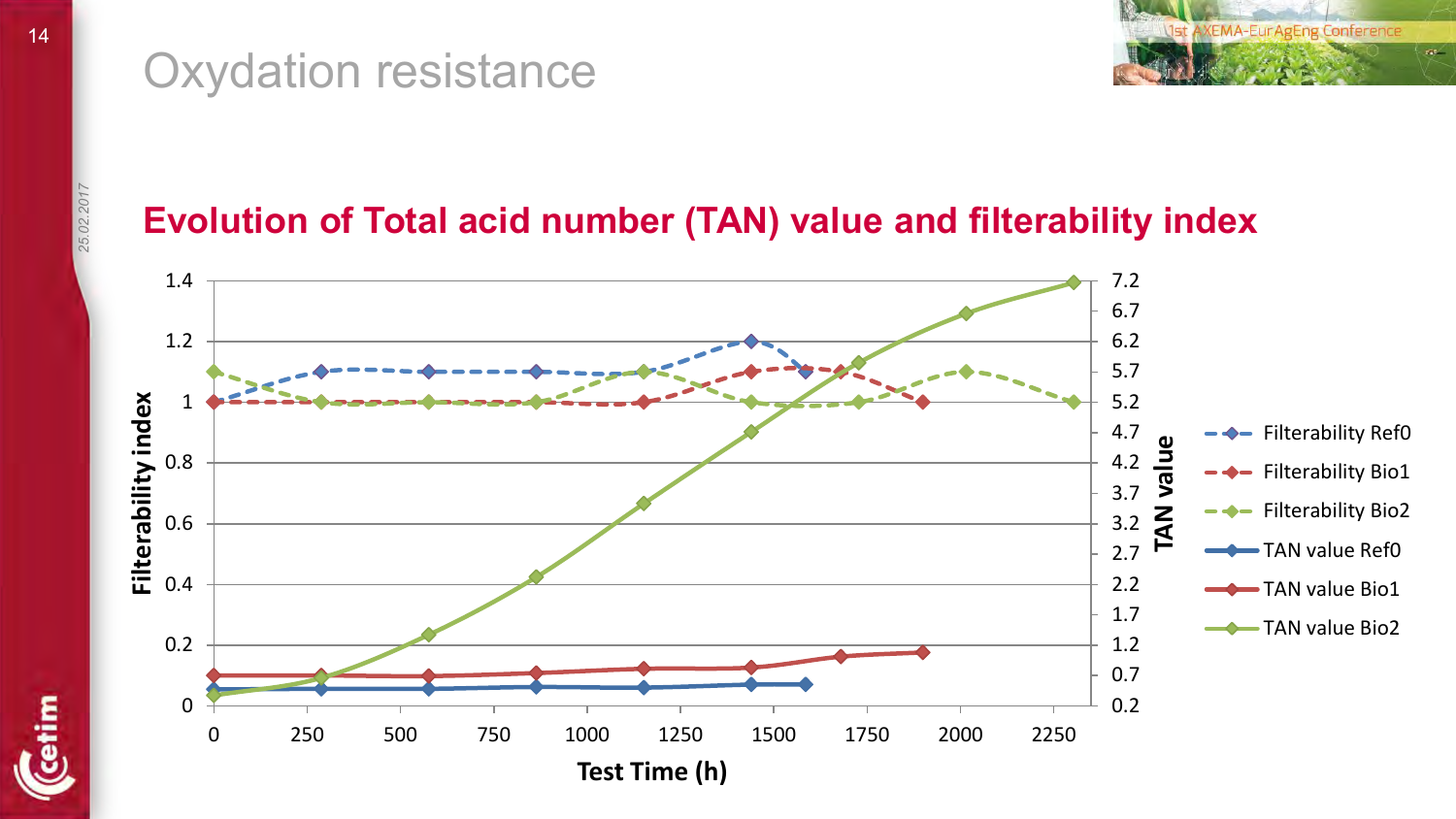#### Viscosity evolution



### *25.02.2017*

etim

#### **Viscosity Tests at 40°C & 100°C after extraction at different stages (ISO31404)**

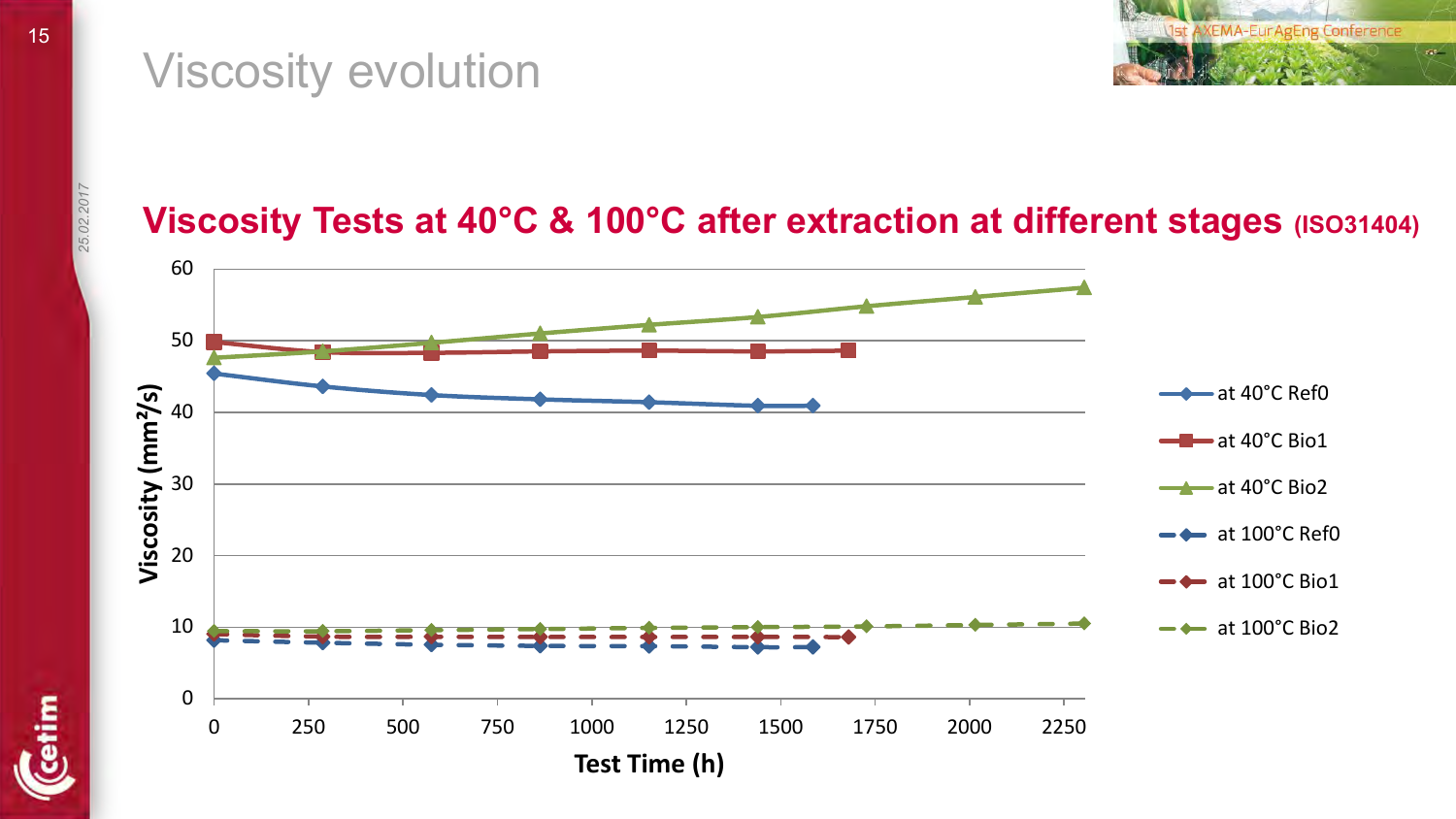#### **Conclusions**



etim

#### **Tests for 3 oils for a full mission profile (2304h) Kiviat diagram to sump up the comparison between Mineral oil and bio oil**